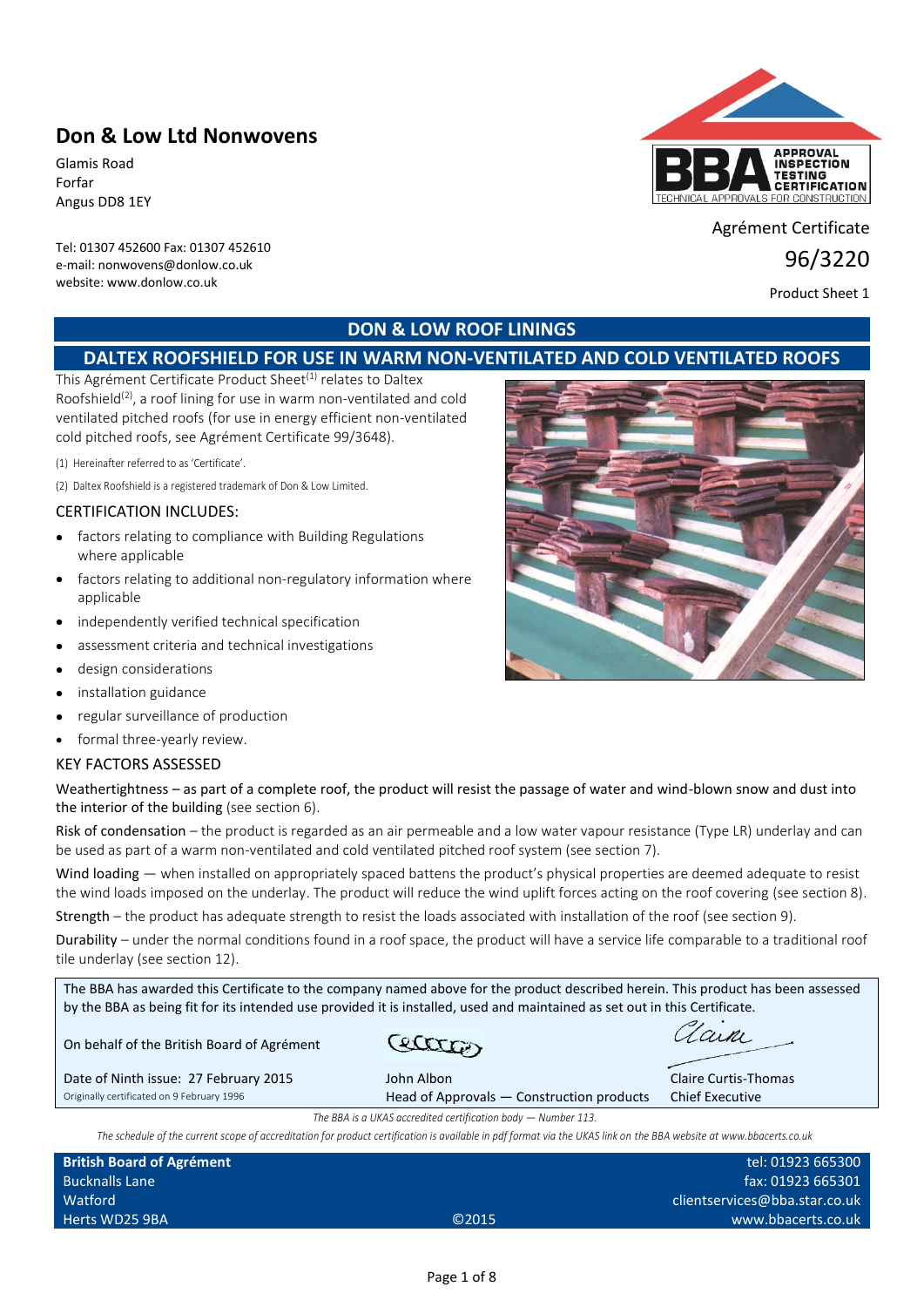## Regulations

In the opinion of the BBA, Daltex Roofshield, if installed, used and maintained in accordance with this Certificate, can satisfy or contribute to satisfying the relevant requirements of the following Building Regulations (the presence of a UK map indicates that the subject is related to the Building Regulations in the region or regions of the UK depicted):

|                                      |           | The Building Regulations 2010 (England and Wales) (as amended)                                                                                                                                                                                                                                                          |
|--------------------------------------|-----------|-------------------------------------------------------------------------------------------------------------------------------------------------------------------------------------------------------------------------------------------------------------------------------------------------------------------------|
| Requirement: C2(b)<br>Comment:       |           | Resistance to moisture<br>The product will contribute to a roof meeting this Requirement. See section 6.1 of this Certificate.                                                                                                                                                                                          |
| Regulation:<br>Comment:              | 7         | Materials and workmanship<br>The product is an acceptable material. See section 12 and the <i>Installation</i> part of this Certificate.                                                                                                                                                                                |
|                                      |           | The Building (Scotland) Regulations 2004 (as amended)                                                                                                                                                                                                                                                                   |
| <b>Regulation:</b><br>Comment:       | 8(1)      | Durability, workmanship and fitness of materials<br>The use of the product satisfies the requirements of this Regulation. See section 12 and the Installation part of<br>this Certificate.                                                                                                                              |
| Regulation:<br>Standard:<br>Comment: | 9<br>3.10 | Building standards applicable to construction<br>Precipitation<br>The product will contribute to a roof satisfying clauses $3.10.1^{(1)(2)}$ and $3.10.8^{(1)(2)}$ of this Standard. See section<br>6.1 of this Certificate.                                                                                            |
| Standard:<br>Comment:                | 7.1(a)    | Statement of sustainability<br>The product can contribute to meeting the relevant requirements of Regulation 9, Standards 1 to 6 and<br>therefore will contribute to a construction meeting a bronze level of sustainability as defined in this Standard.                                                               |
| Regulation:<br>Comment:              | 12        | Building standards applicable to conversions<br>All comments given for this product under Regulation 9, Standards 1 to 6 also apply to this Regulation with<br>reference to clause $0.12.1^{(1)(2)}$ and Schedule 6 <sup>(1)(2)</sup> .<br>(1) Technical Handbook (Domestic).<br>(2) Technical Handbook (Non-Domestic). |
|                                      |           | The Building Regulations (Northern Ireland) 2012                                                                                                                                                                                                                                                                        |
| <b>Regulation:</b><br>Comment:       |           | 23(a)(i)(iii)(b)(i) Fitness of materials and workmanship<br>The product is an acceptable material. See section 12 and the Installation part of this Certificate.                                                                                                                                                        |
| Regulation:<br>Comment:              | 28(b)     | Resistance to moisture and weather<br>The product will contribute to a roof satisfying this Regulation. See section 6.1 of this Certificate.                                                                                                                                                                            |
|                                      |           | Construction (Design and Management) Regulations 2007                                                                                                                                                                                                                                                                   |

#### Construction (Design and Management) Regulations (Northern Ireland) 2007

Information in this Certificate may assist the client, CDM co-ordinator, designer and contractors to address their obligations under these Regulations.

See section: 1 *Description* and 14 *General* (14.6) of this Certificate.

# Additional Information

## NHBC Standards 2014

NHBC accepts the use of Daltex Roofshield, provided it is installed, used and maintained in accordance with this Certificate, in relation to *NHBC Standards*, Chapter 7.2 *Pitched roofs*.

## CE marking

The Certificate holder has taken the responsibility of CE marking the product in accordance with harmonised European Standard EN 13859-1 : 2014. An asterisk (\*) appearing in this Certificate indicates that data shown are given in the manufacturer's Declaration of Performance.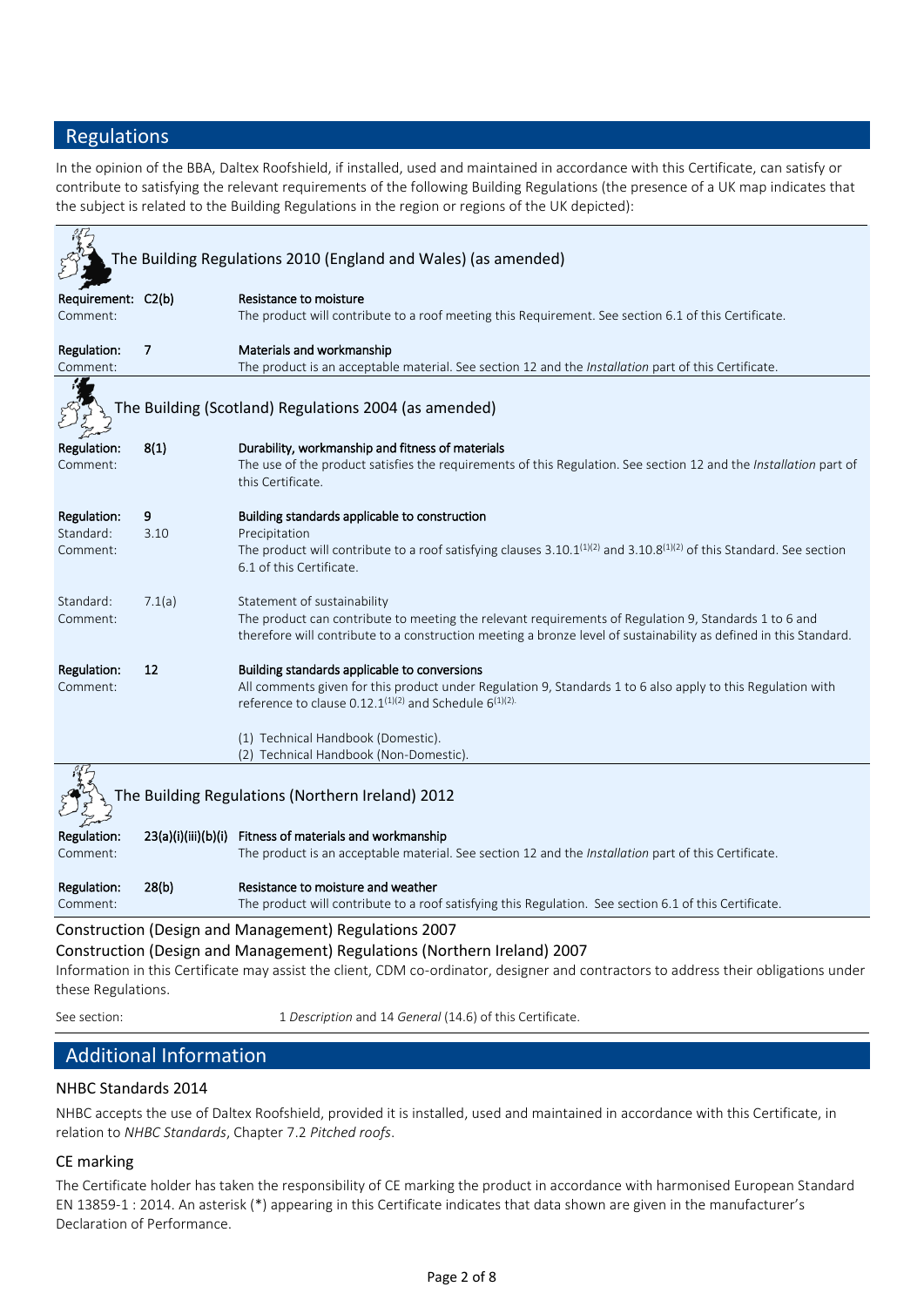# Technical Specification

## 1 Description

Daltex Roofshield is a triple layer spun-bonded polypropylene breather membrane. The product has the nominal characteristics given in Table 1.

*Table 1 Nominal characteristics*

| Characteristic (units)                                                              | Roofshield           |
|-------------------------------------------------------------------------------------|----------------------|
| Thickness (mm)                                                                      | 0.75                 |
| Mass per unit area* $(g·m-2)$                                                       | 185                  |
| Roll length* (m)                                                                    | 50/100               |
| Roll width* (m)                                                                     | $1.0/1.5^{(1)}$      |
| Colour                                                                              |                      |
| upper                                                                               | $green^{(1)}$        |
| lower                                                                               | white <sup>(1)</sup> |
|                                                                                     |                      |
| Tensile strength* (N·50 mm <sup>-1</sup> )                                          |                      |
| longitudinal                                                                        | 390                  |
| transverse                                                                          | 230                  |
| Elongation* (%)                                                                     |                      |
| longitudinal                                                                        | 55                   |
| transverse                                                                          | 75                   |
| Tear resistance* (N)                                                                |                      |
| longitudinal                                                                        | 230                  |
| transverse                                                                          | 275                  |
| Resistance to penetration of air* $(m^3/m^2 \cdot h^{-1} \cdot 50 \text{ Pa}^{-1})$ | 34.4                 |
| Watertightness*                                                                     |                      |
| unaged                                                                              | W1                   |
| aged <sup>(2)</sup>                                                                 | W1                   |
| Water vapour transmission* $(S_d)$                                                  | 0.013                |
| Water vapour resistance $(MNsg^{-1})$                                               | 0.065                |
| (1) Other widths and colours are available.                                         |                      |

(2) Aged in accordance with BS EN 13859-1 : 2014, Annex C.

## 2 Manufacture

2.1 The membrane is manufactured by a lamination of an air and water vapour permeable membrane between two layers of non-woven polypropylene spunbond to form a flexible sheet.

2.2 As part of the assessment and ongoing surveillance of product quality, the BBA has:

- agreed with the manufacturer the quality control procedures and product testing to be undertaken
- assessed and agreed the quality control operated over batches of incoming materials
- monitored the production process and verified that it is in accordance with the documented process
- evaluated the process for management of nonconformities
- checked that equipment has been properly tested and calibrated
- undertaken to carry out the above measures on a regular basis through a surveillance process, to verify that the specifications and quality control being operated by the manufacturer are being maintained.

2.3 The management system of the Certificate holder has been assessed and registered as meeting the requirements of BS EN ISO 9001 : 2008 by BSI (Certificate FM 45536).

2.4 The product is marketed in the UK by the A. Proctor Group, The Haugh, Blairgowrie, Perthshire, PH10 7ER, tel: 01250 872261 fax: 01250 872727, email: contact@proctorgroup.com, website: www.proctorgroup.com

#### 3 Delivery and site handling

3.1 Rolls are delivered to site individually wrapped in polythene. A technical leaflet bearing the product name is included with each roll and the BBA logo including the number of this Certificate is shown on the leaflet.

3.2 The rolls should be stored flat or on end, on a smooth, clean, dry surface, under cover and protected from sunlight.

## Assessment and Technical Investigations

The following is a summary of the assessment and technical investigations carried out on Daltex Roofshield.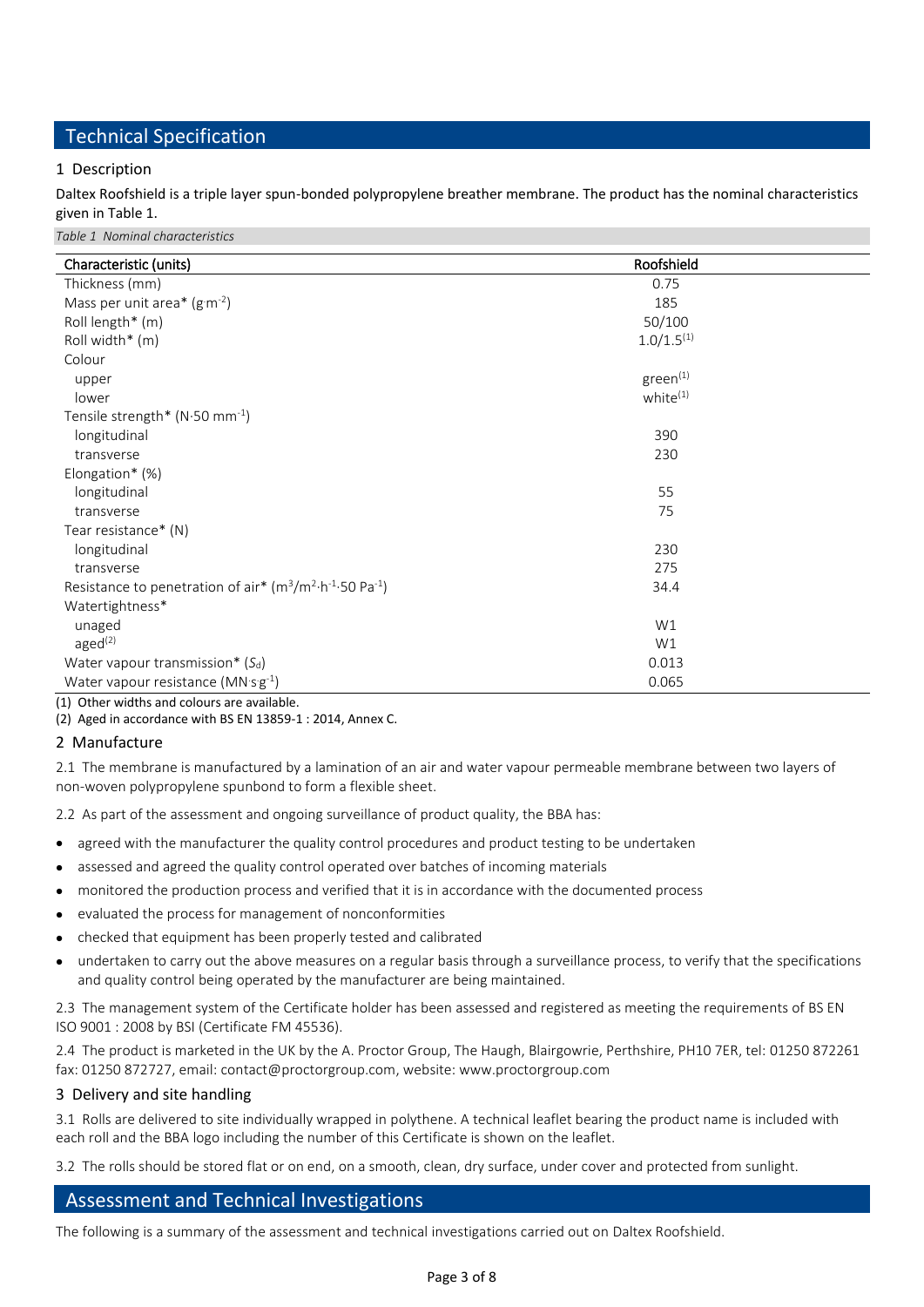## Design Considerations

### 4 Use

4.1 Daltex Roofshield is satisfactory for use as a fully supported or unsupported underlay in tiled and slated pitched roofs constructed in accordance with the relevant clauses of BS 5534 : 2014.

4.2 The product can also be used in energy efficient non-ventilated cold pitched roof systems. This application is covered by Agrément Certificate 99/3648.

### 5 Practicability of installation

Installation can be readily carried out by slaters/tilers experienced with this type of product.

### 6 Weathertightness



 6.1 The product is classified as Class W1\* in accordance with BS EN 13859-1 : 2014. The product will resist the passage of water, wind-blown snow and dust into the interior of a building under all conditions to be found in a roof constructed In accordance with the relevant clauses of BS 5534 : 2014.

6.2 The product resists penetration of liquid water and consequently may be used as temporary waterproofing prior to the installation of slates or tiles. The period of such use should, however, be kept to a minimum particularly during periods of high UV exposure. See BBA Information Bulletin No 2 *Permeable Roof Tile Underlay — Guide to Good Site Practice.*

### 7 Risk of condensation

7.1 For design purposes, the product's water vapour resistance may be taken as not more than 0.1 MN⋅s∙g<sup>-1</sup> and for roofs designed in accordance with BS 5534 : 2014 or BS 5250 : 2011, Annex H, it may be regarded as a Type LR membrane.

7.2 The product is also air permeable with a nominal value of 34.4  $m^3h^1m^2$  at 50 Pa pressure difference, allowing a significant additional mechanism for water vapour egress by convection.

7.3 In common with all roofs, care must be taken in the overall design and installation to minimise the risk of water vapour coming into contact with cold parts of the construction. Factors to be considered and minimised include moisture diffusion through the ceiling, infiltration through unsealed openings/penetrations in the ceiling and services evaporating or venting moisture into cold spaces.

7.4 The risk of condensation is highest in new-build construction during the first heating period, where there is high moisture loading due to wet trades, such as in-situ cast concrete slabs or plaster. The air permeability of the product will reduce this risk (see section 7.2). The risk of condensation diminishes as the building naturally dries out. See BBA Information Bulletin No 1 *Roof Tile Underlays in Cold Roofs during the Drying-out Period.*

#### Ceiling and insulation horizontal (cold roof)

7.5 Roofs designed and constructed in accordance with BS 5250 : 2011 will adequately limit the risk of interstitial condensation. Alternatively, see section 4.2.

#### Ceiling and insulation inclined (warm roof)

7.6 For roofs with an insulated ceiling, ventilation above or below the underlay will not be required provided that the passage of moisture by diffusion and by convection is controlled, eg, a continuous envelope of insulation with a high vapour resistance.

#### Ceiling and insulation partially inclined (warm roof and cold roof)

7.7 Where an insulated ceiling only spans part of the roof line, resulting cold roof spaces should be ventilated in accordance with BS 5250 : 2011, Annex H. Alternatively, see section 4.2.

#### 8 Wind loading

8.1 Project design wind speeds for the roof in which the product is installed should be determined, and wind uplift forces calculated, in accordance with BS EN 1991-1-4 : 2005 and its UK National Annex.

#### Unsupported

8.2 The product is satisfactory for use in unsupported systems in the geographical wind zones given in Table 2, where a wellsealed ceiling is present and the roof has a ridge height of ≤15 m, a pitch between 12.5° and 75°, a site altitude ≤100 m and where topography is not significant. For all other cases, the required uplift resistance should be determined using BS 5534 : 2014 and the Certificate holder's declared wind uplift resistances in Table 3.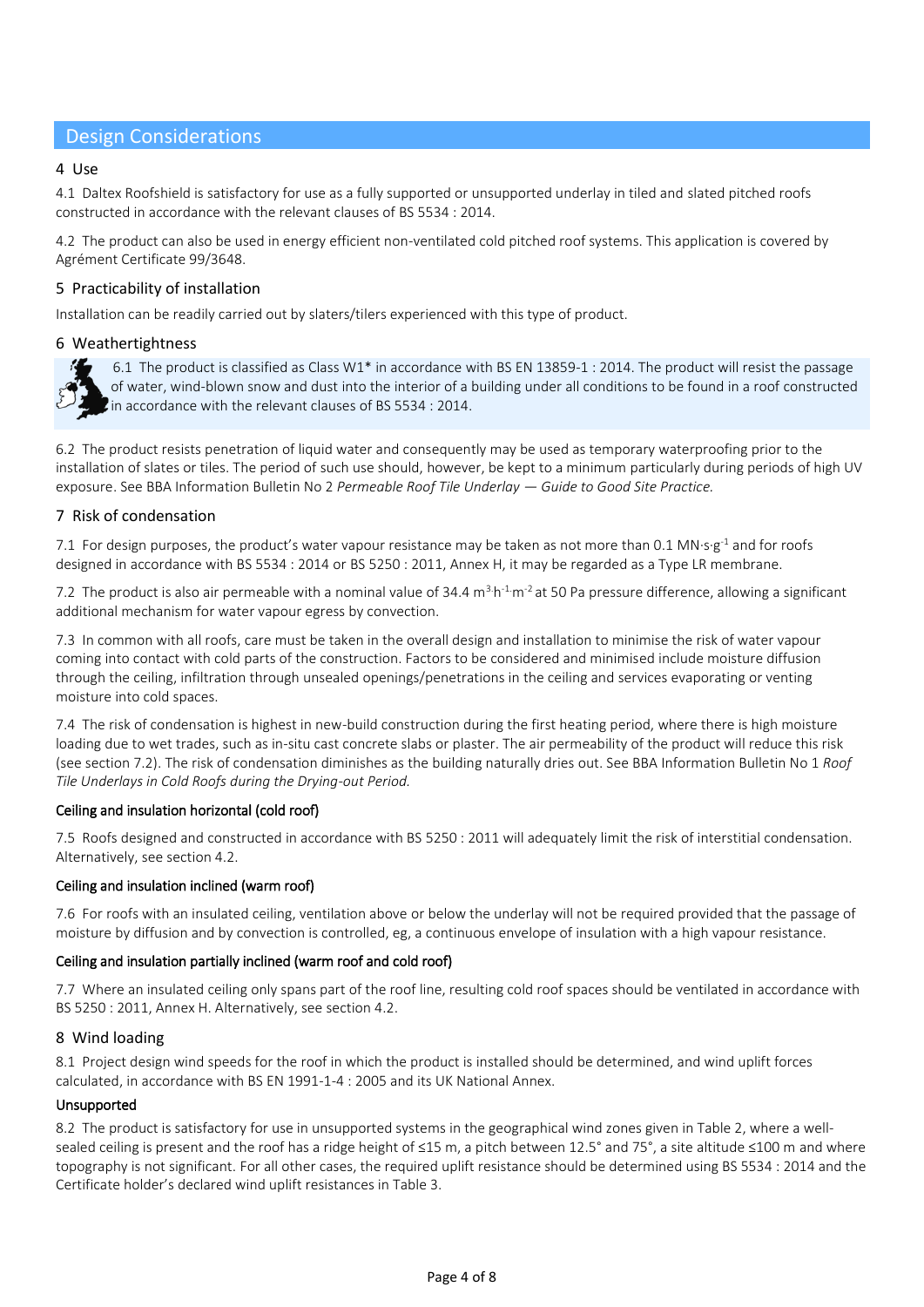*Table 2 Zones of applicability of Roofshield according to BS 5534 : 2014, clause A.8 with battened laps and laps with counterbattens*

| Product    | $\leq$ 345 mm batten gauge | $\leq$ 250 mm batten gauge | $\leq$ 345 mm batten gauge with counterbatten $^{(1)}$ |
|------------|----------------------------|----------------------------|--------------------------------------------------------|
| Roofshield | nnes i<br>ŤΩ               | to 5<br>'ones 1            | Zones 1 to 5                                           |

*Table 3 Declared wind uplift resistance Pa*

| Produc          | mm batten gauge (3)<br>ר∡34 | $\ldots$ patten gauge $(2)(3)$<br>-222<br>mm<br>22J J | gauge with counterbatten <sup>(1)(3)</sup><br><345<br>mm<br>. batten |
|-----------------|-----------------------------|-------------------------------------------------------|----------------------------------------------------------------------|
| $\sim$ -tchipin | ᆂᆮᇰᄼ                        | ، ب ے                                                 | ≙∩ ר                                                                 |

(1) This applies to any counterbatten ≥11 mm deep.

(2) Underlays with a wind uplift resistance at a 250 mm batten gauge that meet the minimum design wind pressure of 820 Pa for Zone 1 are deemed to satisfy the requirements for use at 100 mm batten gauge in all wind zones.

(3) Mean of test results.

#### Supported

8.3 The product, when fully supported, has adequate resistance to wind uplift forces.

8.4 The product may be used at any batten gauge in all wind zones when laid over nominally airtight sheet sarking, for example OSB, plywood, chipboard and insulation for warm-roof design. It may also be used in applications where slates are nailed directly onto sarking boards.

8.5 Sarking boards, such as square-edged butt jointed planks, are not considered to be airtight and the underlay is treated as unsupported. When used with slates nailed directly onto softwood sarking boards, the product is satisfactory for use in geographical wind zones 1 to 5 and will achieve a declared wind uplift resistance of 2974 Pa.

### 9 Strength

The product will resist the normal loads associated with installation of the roof.

#### 10 Properties in relation to fire

10.1 When tested to EN ISO 11925-2 : 2002, the product achieved a Class D\* classification in accordance with BS EN 13501-1 : 2007.

10.2 The product will have similar properties in relation to fire to those of traditional polyethylene roof tile underlays.

10.3 When the product is used unsupported, there is a risk that fire can spread if the material is accidently ignited during maintenance works, eg by a roofer's or plumber's torch. As with all types of underlay, care should be taken during building and maintenance to avoid the material becoming ignited.

10.4 When the product is used in a fully supported situation, the reaction to fire will be determined by support.

#### 11 Maintenance

As the product is confined within a roof structure and has suitable durability (see section 12), maintenance is not required. However, it must be ensured that damage occurring before enclosure is repaired (see section 16).

#### 12 Durability



 The product will be virtually unaffected by the normal conditions found in a roof space and will have a life comparable with that of a traditional roof tile underlay, provided it is not exposed to sunlight for long periods (see section 14.4). Advice regarding exposure can be obtained from the Certificate holder.

## 13 Reuse and recyclability

The product is made from polyolefins, which can be recycled.

## Installation

## 14 General

14.1 Daltex Roofshield must be installed and fixed in accordance with the Marketing Company's instructions, provisions of this Certificate and the relevant recommendations of BS 5534 : 2014 and BS 8000-6 : 1990. Installation can be carried out under all conditions normal to roofing work.

14.2 The product is installed with the green side uppermost and lapped to shed water out and down the slope.

14.3 Overlaps must be provided with the minimum dimensions given in Table 4.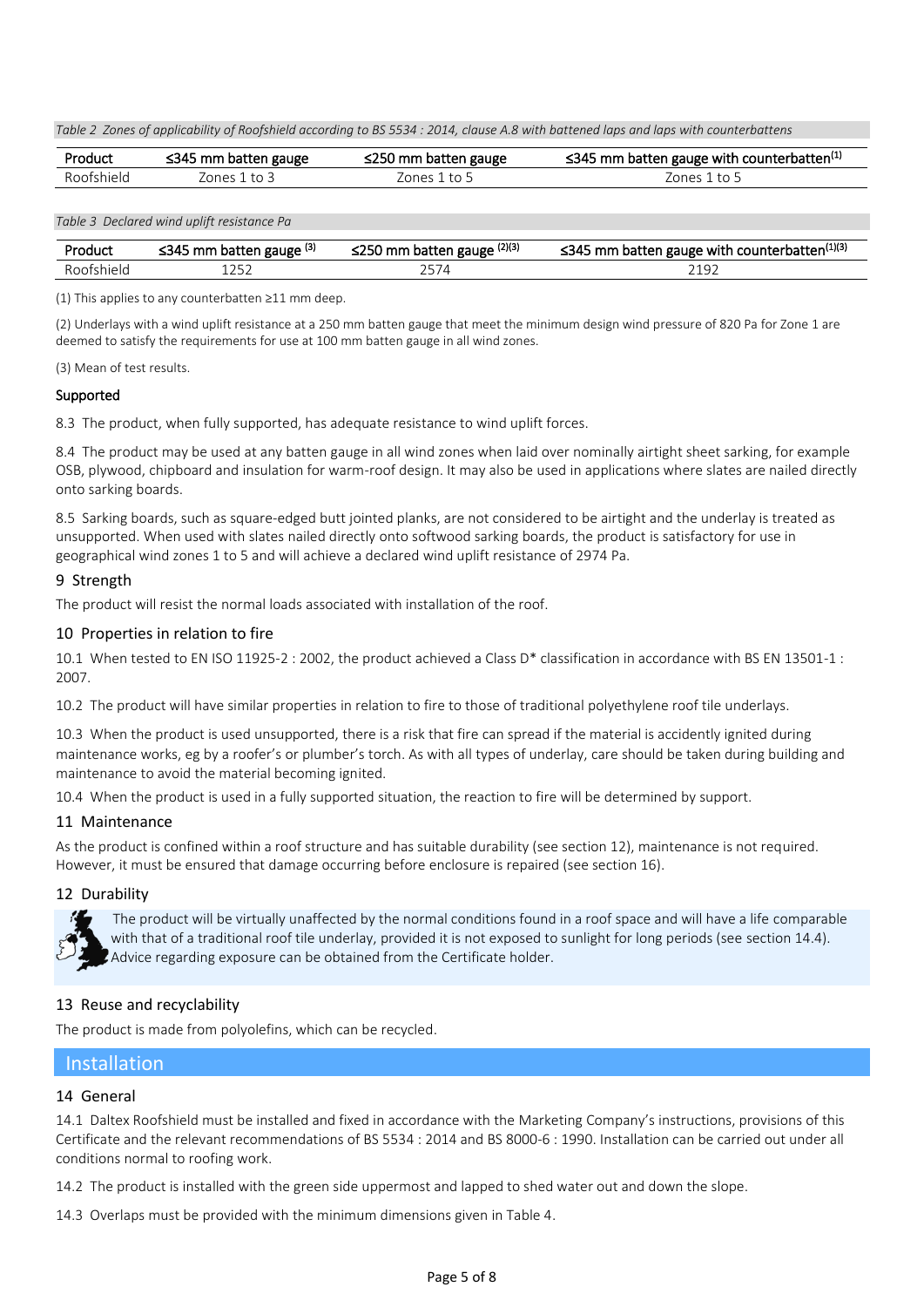*Table 4 Minimum overlaps*

| Roof pitch <sup>(°)</sup> | Horizontal lap (mm) |                 |                   |
|---------------------------|---------------------|-----------------|-------------------|
|                           | Not fully supported | Fully supported | Vertical lap (mm) |
| 12.5 to 14                | 225                 | 150             | 100               |
| 15 to 34                  | 150                 | 100             | 100               |
| $35+$                     | 100                 |                 | 100               |

14.4 Where possible, eaves guards should be used to protect the product from sunlight, and to direct water into the gutter.

14.5 Hips should be covered with a 600 mm wide strip of the product.

14.6 The product has a smooth surface with a low coefficient of friction and care should be taken when moving or standing on a wet surface covered with the product.

#### 15 Procedure

### Unsupported

15.1 The product, when installed unsupported, is fixed in the traditional method for roof tile underlays, ie draped between the rafters.

#### Fully supported

15.2 The product may be used over sarking boards of softwood, C4 grade chipboard, water-resistance grade plywood or waterresistant grade OSB and either with continuous insulation or insulation placed between the rafters.

15.3 The product is secured to the support with counterbattens at least 12 mm thick to create an air space between the product and the tiles for drainage and vapour dispersal. The counterbattens are fixed with corrosion-resistant staples or galvanized clout nails as appropriate. Tiling battens are secured to the counterbattens and rafters with appropriate fixings.

15.4 Care must be taken to minimise the risk of interstitial condensation as described in section 7.5, particularly for timber sarking which may be below the dew-point for extended periods during winter months.

#### Factory-fabricated roof panel

15.5 The product can be used in factory-fabricated roof panels which are assembled under factory-controlled conditions. However, these panels have not been assessed by the BBA and are therefore outside the scope of this Certificate.

#### 16 Repair

Damage to the product can be repaired prior to the installation of the slates or tiles by replacement of the damaged areas, by patching and sealing correctly. Care should be taken to ensure that the watertightness of the roof is maintained.

#### 17 Finishing

17.1 Detailing of abutments, verges and hips must be in accordance with the Certificate holder's instructions.

17.2 Tiling and slating must be carried out in accordance with the relevant clauses of BS 5534 : 2014, BS 8000-6 : 2013 and the Certificate holder's instructions, especially when using tightly-jointed slates or tiles.

## Technical Investigations

#### 18 Tests

18.1 An assessment was made of data to BS EN 13859-1 : 2014 in relation to:

- dimensions\*
- mass per unit area\*
- tensile strength and elongation\*
- resistance to tear\*
- dimensional stability\*
- resistance to water penetration\*
- resistance to artificial ageing\*
- resistance to penetration of air\*
- water vapour transmission\*.
- 18.2 Tests were carried out to determine:
- slip resistance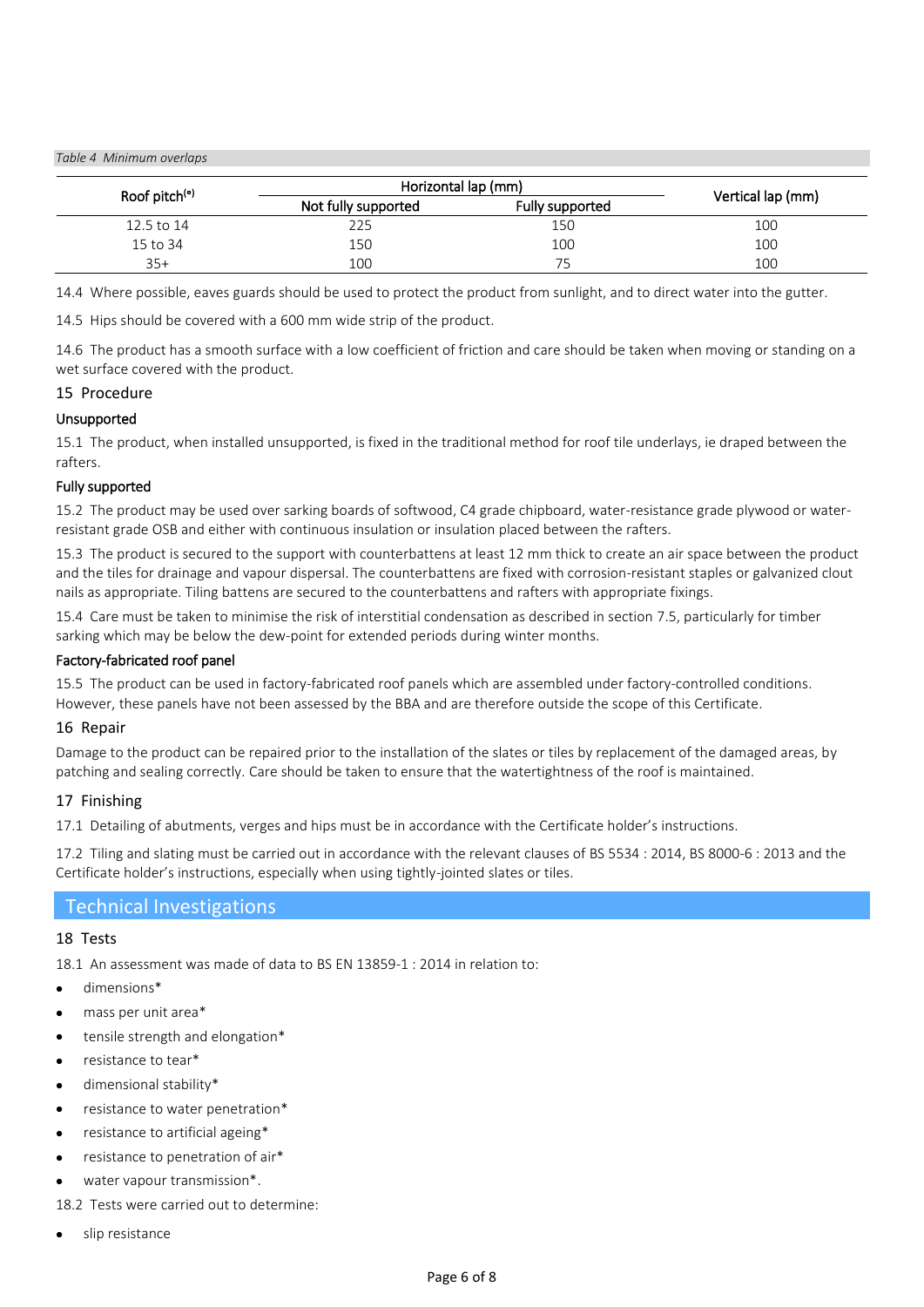- Mullen burst strength
- resistance to wind loads

in order to assess:

- safety during installation
- performance under typical service conditions
- robustness during installation
- properties when installed.

### 19 Investigations

19.1 The manufacturing process was evaluated, including the methods adopted for quality control, and details were obtained of the quality and compositions of materials used.

19.2 The condensation risk in warm roof constructions, and specifically those containing sarking boards, incorporating the product was examined.

19.3 Data on wet strength were examined.

19.4 An examination was made of independent data on the investigation of wind loads on the underlay/tile roof systems and data on behaviour of roof tile underlays under suction.

## **Bibliography**

BS 5250 : 2011 *Code of practice for control of condensation in buildings*

BS 5534 : 2014 *Code of practice for slating and tiling (including shingles)*

BS 8000-6 : 2013 *Workmanship on building sites — Code of practice for slating and tiling of roofs and claddings*

BS EN 1991-1-4 : 2005 *Eurocode 1: Actions on structures — General actions — Wind actions*

NA to BS EN 1991-1-4 : 2005 UK National Annex to *Eurocode 1: Actions on structures — General actions — Wind actions*

BS EN 13501-1 : 2007 *Fire classification of construction products and building elements — Classification using test data from reaction to fire tests*

BS EN 13859-1 : 2010 *Flexible sheets for waterproofing — Definitions and characteristics of underlays — Underlays for discontinuous roofing*

BS EN ISO 9001 : 2008 *Quality management systems — Requirements*